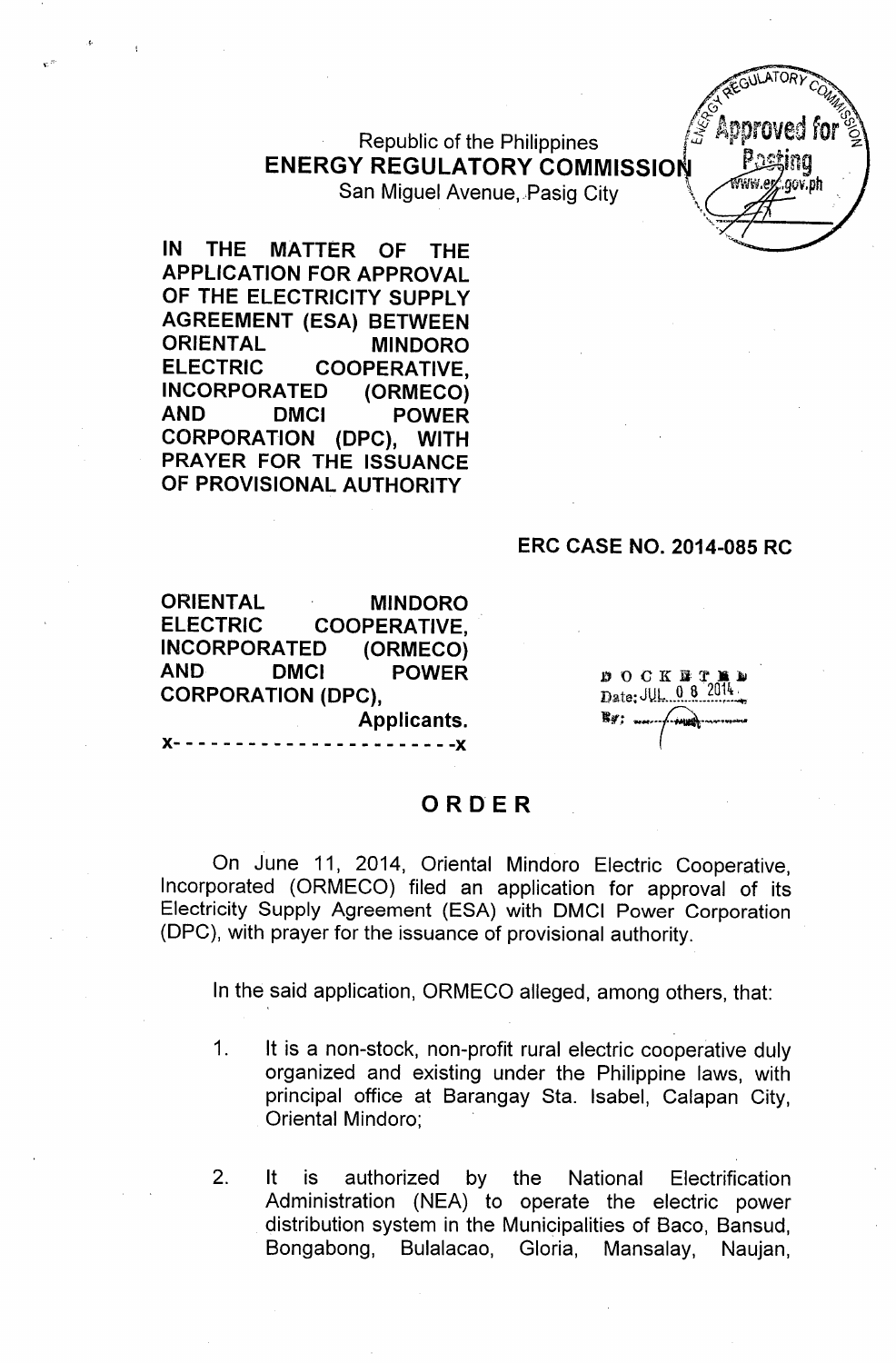Pinamalayan, Pola, Puerto Galera, Roxas, San Teodoro, Socorro, and Victoria, and in the City of Calapan, all in the Province of Oriental Mindoro (Franchise Area). Copies of its Certificate of Franchise are attached to the application to form integral parts thereof. It operates in a National Power Corporation - Small Power Utilities Group (NPC-SPUG) area;

- 3. On November 11, 2013, it executed an ESA with OPC. A copy of the said ESA is, likewise, attached to the application to form an integral part thereof;
- 4. OPC is a corporation duly organized and existing under the Philippine laws, with principal office at the 3<sup>rd</sup> Floor, OMCI Plaza Building, 2281 Don Chino Roces Avenue, Makati City. Copies of relevant documents evidencing its due incorporation, registration, and permit to operate as a generation company are attached to the application as follows to form integral parts thereof:

| <b>Document</b>                                                         | <b>Annex</b>     |
|-------------------------------------------------------------------------|------------------|
| Articles of Incorporation and By-Laws of DPC                            | " $C$ "          |
| Securities and Exchange Commission (SEC) Certificate<br>of Registration | " $\mathsf{D}$ " |

5. By and pursuant to Section 25, 43 (u), and 45 (b) of Republic Act No. 9136, otherwise known as the Electric Power Industry Reform Act of 2001 or the EPIRA, its Implementing Rules and Regulations (IRR), Resolution No. 21, Series of 2011 or the ERC Amended Guidelines for the Setting and Approval of Electricity Generation Rates and Subsidies for Missionary Electrification Areas, and other pertinent rules and regulations, it submits the instant application to the Commission for due consideration and approval of the ESA it executed with DPC;

### **Statement of Facts**

6. The Province of Oriental Mindoro depicts a tropical paradise which attracts tourists for its natural beauty. By reason of the economic and tourism development in the Province, it wants to ensure the adequacy and reliability of energy supply within the Franchise Area;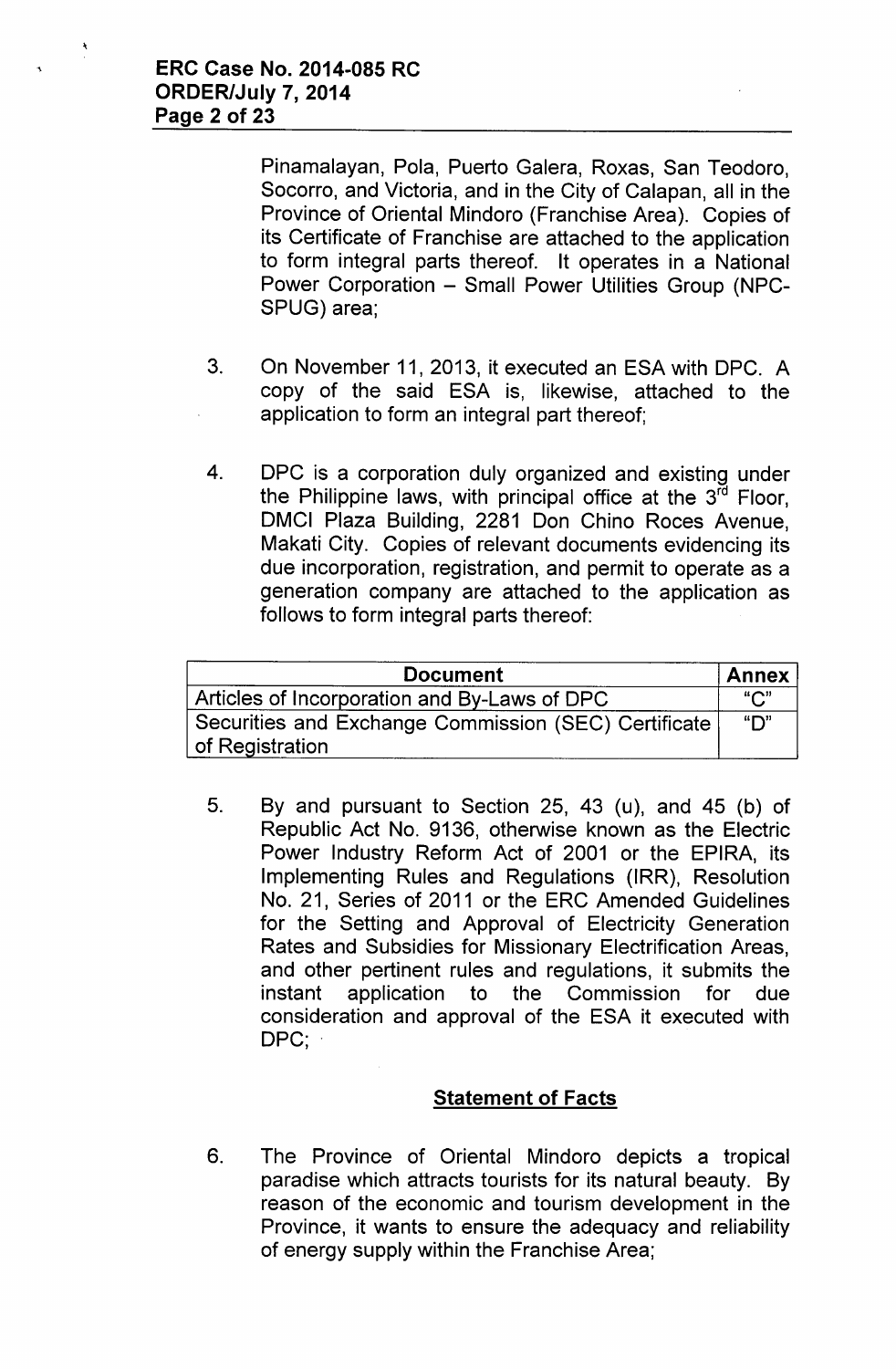- 7. It currently sources its energy requirements predominantly from oil-based power plants, with additional supply from mini-hydro power plants. A copy of its existing power suppliers is attached to the application to form an integral part thereof;
- 8. Considering the impending planned full privatization and phase out of one of its suppliers, the NPC in July 2014, it deemed it essential to procure additional power which can operate at full service capacity, which mainly performs the functions of base load, peaking, regulation, load following, spinning reserve, and ancillary services;
- 9. In view of the aforementioned premises and consistent with the Department of Energy (DOE) Circular No. 2004- 01-001 $^1$  and ERC Resolution No. 11, Series of 2005 $^2$ , it passed Board Resolution No. 12-137, which approved the conduct of Competitive Selection Process (CSP) for the 15 MW - 20 MW additional power supply in its Franchise Area;
- 10. Upon approval of the authority to launch the aforesaid CSP by the DOE as evidenced by a letter attached to the application, the CSP was conducted as follows:
	- 10.1 It published an "Invitation to Apply for Eligibility and to Bid" in the March 27, 2013 and April 3, 2013 issues of The Philippine Daily Inquirer. Copies of the invitation to participate in the CSP are attached to the application to form integral parts thereof;
	- 10.2 In response to the said invitation, fourteen (14) power providers, including DPC, expressed their interests to participate in the CSP. DPC submitted its Letter of Interest on April 8, 2013, conveying its intent to apply for eligibility and to bid. A copy of the

<sup>&</sup>lt;sup>1</sup> Prescribing the Rules and Procedures for Private Sector Participation in Existing NPC-SPUG Areas pursuant to Rule 13 of the Implementing Rules and Regulations of the Electric Power Industry Reform Act of 2001 (EPIRA-IRR)

<sup>&</sup>lt;sup>2</sup> Adopting the Guidelines for the Setting and Approval of Electricity Generation Rates and Subsidies for Missionary Electrification Areas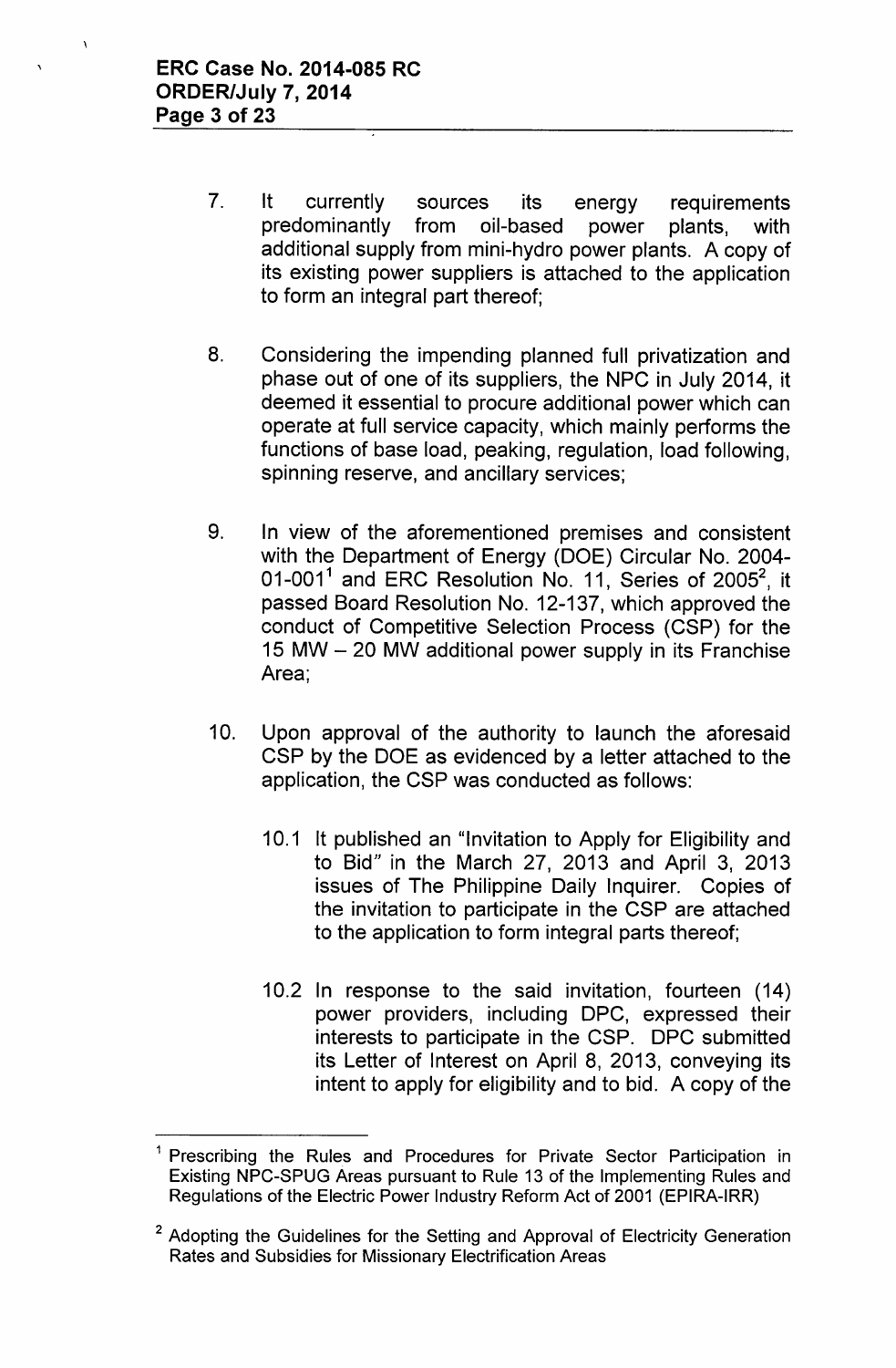letter is, likewise, attached to the application to form an integral part thereof;

- 10.3 From the fourteen (14) power providers, only eight (8) prospective power providers purchased the Bid Documents prepared by its Special Bids and Awards Committee (SBAC) and Technical Working Group (TWG). However, only three (3) of the said power providers submitted their respective bids;
- 10.4 On August 28, 2013, the its SBAC and TWG, jointly evaluated the Bid Documents submitted by the remaining three (3) interested power providers. The evaluation resulted in DPC being declared to be the lone qualified bidder, which has submitted the lowest calculated and responsive commercial bid. A copy of the Joint Evaluation Report is attached to the application to form an integral part thereof;
- 10.5 On even date, its Board of Directors passed Board Resolution No. 13-133, confirming and approving the Joint Evaluation Report of its SBAC and TWG; and
- 10.6 On September 27, 2013, the DOE issued a Certification to certify that a successful CSP was conducted in the selection of additional power provider as prescribed by ERC Resolution No. 21, Series of 2011 in relation to DOE Circular No. 2004- 01-001. A Notice of Award was accordingly issued to DPC for the 15 MW Bunker C-Fired Diesel Power Plant;
- 11. In view of the foregoing, on November 11, 2013, it executed with DPC the subject ESA, which provides for the terms and conditions in the construction, operation, and maintenance of 15 MW Bunker C-Fired Diesel Power Plant in Calapan City, Oriental Mindoro;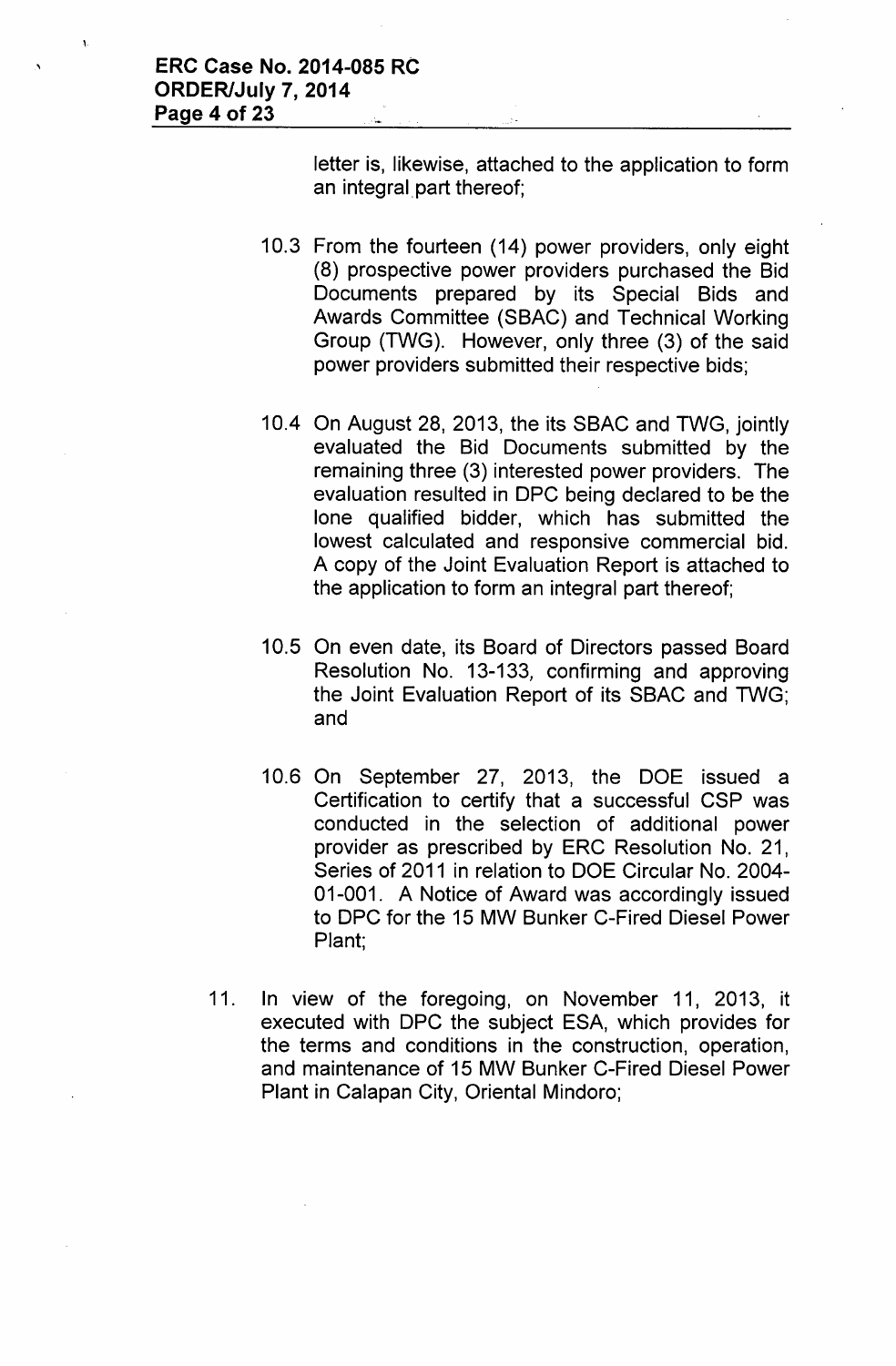# Abstract of the ESA and Other Related Information

- 12. The following are the salient features of the ESA:
	- 12.1 Build-Own-Operate (BOO) Basis. DPC shall build, own, and operate a Bunker C-Fired Diesel Power Plant with an installed capacity of 15 MW and shall be deployed and operated at Calapan City, Oriental Mindoro. It shall own all the structures, fixtures, fittings, machinery, installations, and equipment on the sites or used in connection with the Project;
	- 12.2 Cooperation Period. The cooperation period shall be twenty (20) years which shall take effect on commercial operation of the project, subject to an extension, in accordance with the ESA;
	- 12.3 Supply of Electricity. DPC shall supply it with a guaranteed dependable capacity of 15 MW Bunker C-Fired Diesel at any given time during the cooperation period;
		- 12.3.1 Delivery Points. The point of deliveries or metering systems shall be at the load end side of the 13.8 kV voltage line located at the NPC Substation; and
		- 12.3.2 Planned and Unplanned Downtime. In order to undertake the necessary overhaul, maintenance, inspection and repair, DPC shall be entitled to a period of Planned Downtime as provided in the Fourth  $(4<sup>th</sup>)$ Schedule of the ESA. However, there shall be no Planned Downtime during summer. Meanwhile, DPC shall notify ORMECO of the occurrence of any unplanned downtime provided that it shall give its best estimate of the probable duration thereof;
	- 12.4 Electricity Fees. ORMECO and DPC agree on the following fees for the duration of the cooperation period: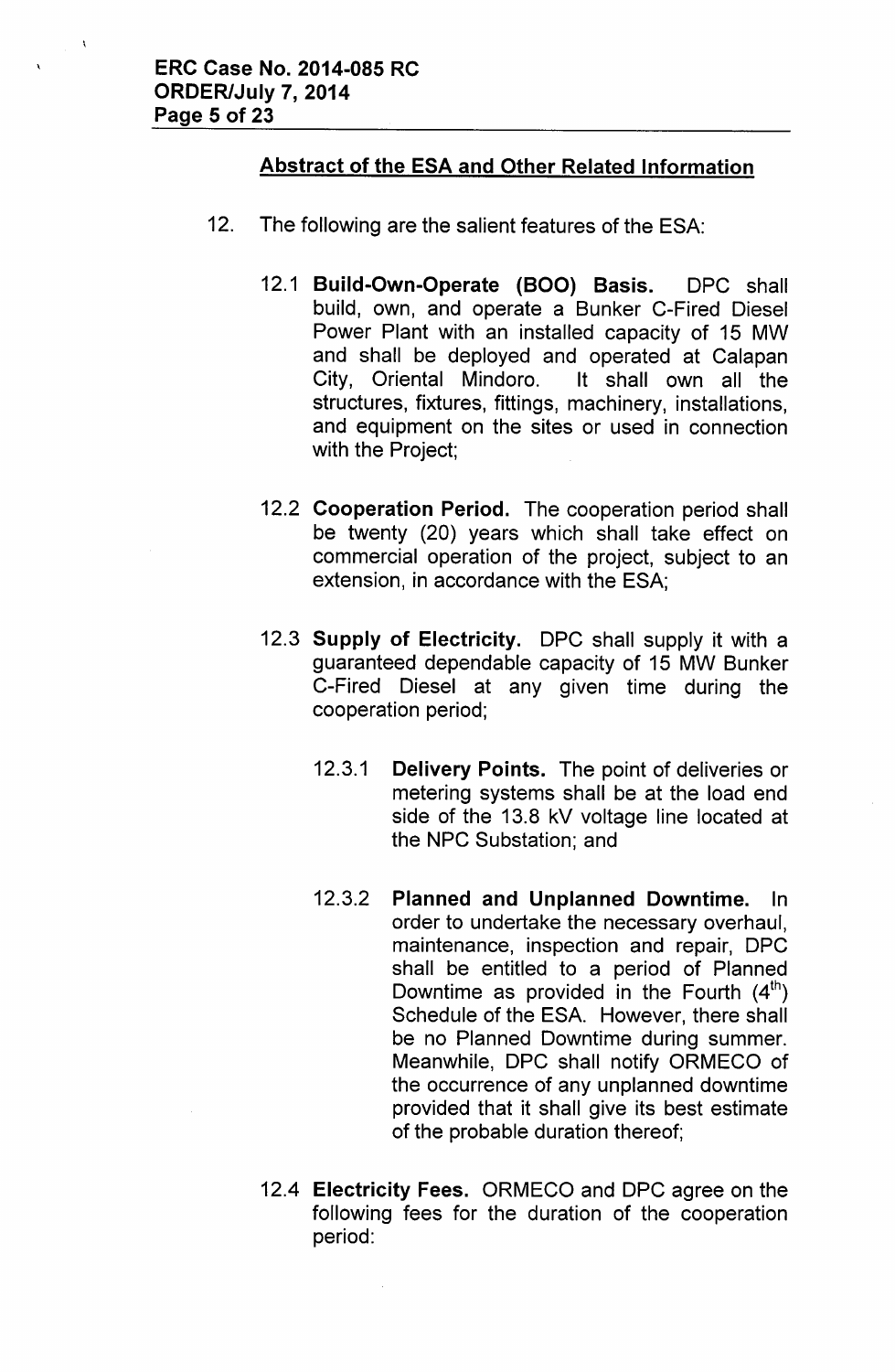$\label{eq:2.1} \frac{1}{\sqrt{2\pi}}\int_{\mathbb{R}^3}\frac{d\mu}{\sqrt{2\pi}}\left(\frac{d\mu}{\mu}\right)^2\frac{d\mu}{\mu}\left(\frac{d\mu}{\mu}\right)^2\frac{d\mu}{\mu}\left(\frac{d\mu}{\mu}\right)^2.$ 

 $\Delta$ 

 $\hat{\mathcal{A}}$ 

 $\overline{\mathbf{A}}$ 

# **True Cost Generation Rate (TCGR)**

| <b>TCG</b>                                          | ≕        | $(TCG_B + TCG_R)$ <sup><math>(1 + VAT)</math></sup>         |  |  |  |
|-----------------------------------------------------|----------|-------------------------------------------------------------|--|--|--|
| Where:                                              |          |                                                             |  |  |  |
| <b>TCG</b>                                          | Ξ        | <b>Total True Cost of Generation</b>                        |  |  |  |
| $TCG_B$                                             | $=$      | True Cost of Generation for the<br>Base Load                |  |  |  |
| $TCG_R$                                             | $=$      | True Cost<br>of Generation<br>for<br>Regulation             |  |  |  |
| <b>VAT</b>                                          | $=$      | <b>Applicable Value-Added Tax</b>                           |  |  |  |
| <b>True Cost of Generation for Base Load (TCGB)</b> |          |                                                             |  |  |  |
| $TCG_B$                                             | ≕        | $CRF_B + FOM_B + VOM_B + LOC_B +$<br>$FC_B$                 |  |  |  |
| Where:                                              |          |                                                             |  |  |  |
| $\mathsf{CRF}_\mathsf{B}$                           | =        | Capital Recovery Fee for the Base<br>Load                   |  |  |  |
| $FOM_B$                                             | $\equiv$ | <b>Operations</b><br>Fixed<br>and<br><b>Maintenance Fee</b> |  |  |  |
| $VOM_B$                                             | $\equiv$ | Variable<br>Operations<br>and<br><b>Maintenance Fee</b>     |  |  |  |
| $LOC_B$                                             | $=$      | <b>Monthly Total Cost of Lube</b>                           |  |  |  |
|                                                     |          |                                                             |  |  |  |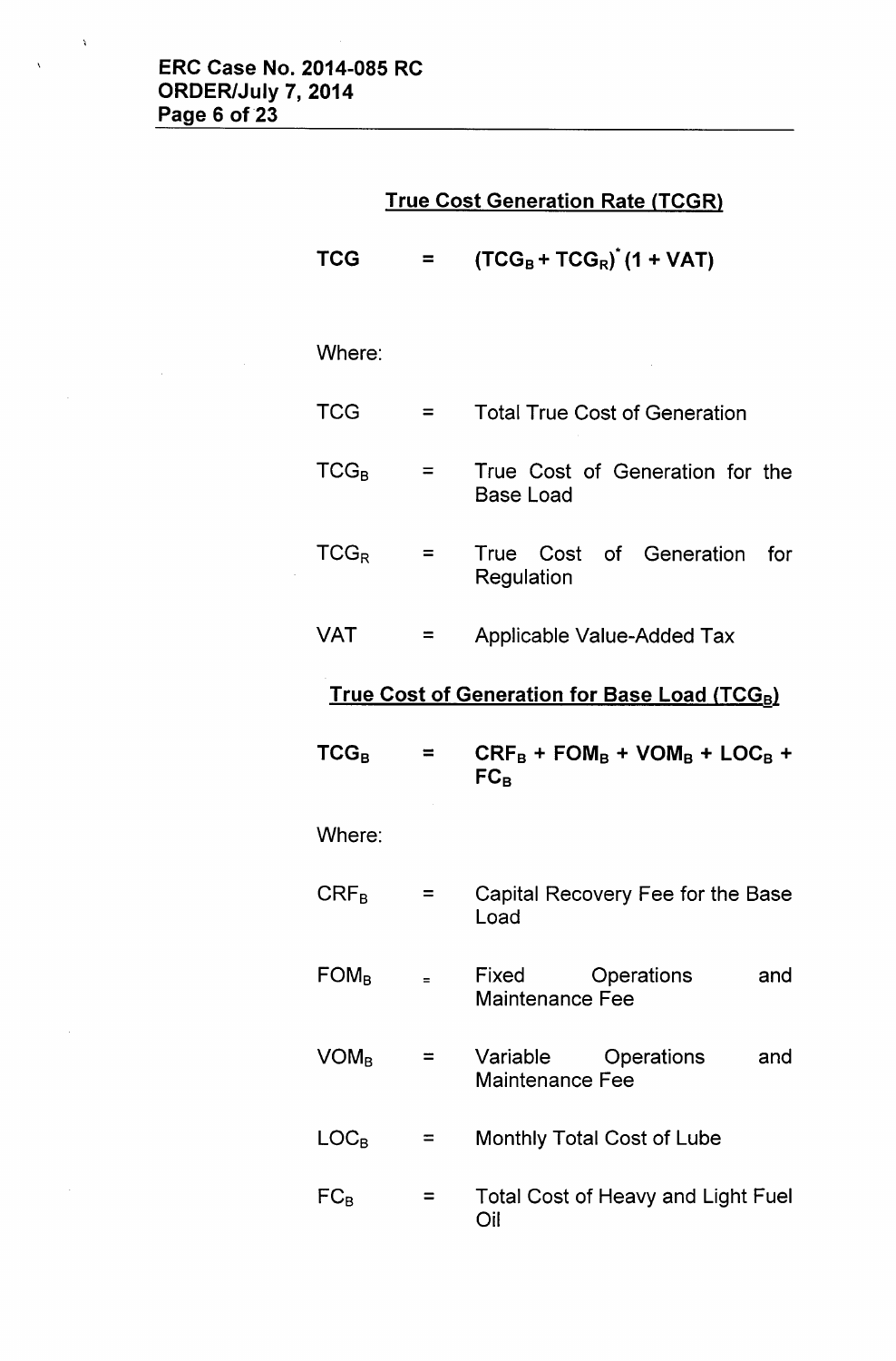|  | <u>Capital Recovery Fee for Base Load (CRF<sub>B</sub>)</u> |  |
|--|-------------------------------------------------------------|--|
|  |                                                             |  |

 $CRF_B$  $=$  $CF_B + E_{B1}$ 

Where:

- $CF_B$  $=$ DPC Bid Rate for the Capacity Fee for Base Load of PhP3.1404/kWh
- $E_{B1}$  $=$ Actual Energy delivered for the Base Load and for the Billing Month measured at the agreed point of delivery or the minimum monthly Energy Off-Take for Base Load of 1,800,000 kWh, whichever is higher

# **Fixed Operations and Maintenance Fee for Base Load (FOM<sup>s</sup>l**

 $FOM<sub>B</sub>$ =  $\textrm{FOMR}_B$  **+**  $\textrm{E}_{B1}$ 

Where:

- FOMRs  $=$ Monthly Rate for Fixed Operations and Maintenance
- $E_{B1}$ Actual Energy delivered for Base = Load and for the Billing Month measured at the agreed point of delivery or the minimum monthly Energy Off-Take for Base Load of 1,800,000 kWh, whichever is higher

# **Fixed Operations and Maintenance for Base Load** (FOM<sub>B</sub>)

 $\text{FORMR}_B$  =  $\text{BFOMR}_B$  **x** (CPI<sub>C</sub> + CPI<sub>B</sub>)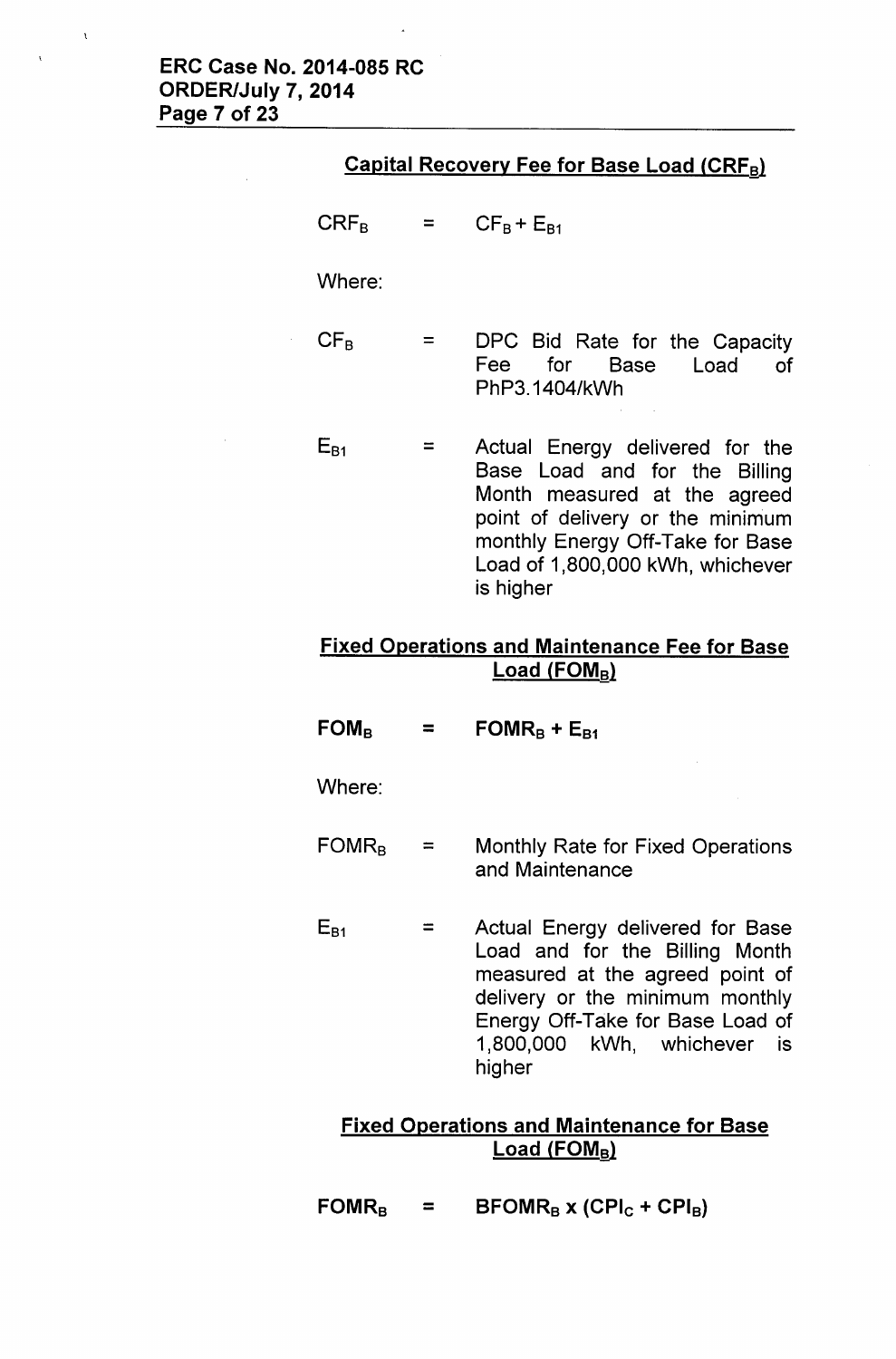Where:

 $BFOMR<sub>B</sub> =$  Base/Bid Monthly Rate for Fixed Operations and Maintenance of PhPO.5190/kWh

- CPlc  $=$ Consumer Price Index (CPI) for all Income Households in the Philippines by Commodity Group of the National Statistics Office (NSO) for the month preceding the current billing month
- CPls = Base CPI for all Income Households in the Philippines by Commodity Group of the NSO for the month of May 2013, equivalent to 132.9

# Variable Operations and Maintenance Fee for Base Load (VOMB)

 $VOM_B$  $=$  VOMR<sub>B</sub> + E<sub>B2</sub>

Where:

- $VOMR_B =$ Monthly Rate for Variable Operations and Maintenance for Base Load
- $E_{B2}$  = Actual Energy (kWh) delivered for Base Load and for the Billing Month measured at the agreed point of delivery

# Variable Operations and Maintenance for Base  $Load (VOMR_B)$

 $VOMR_B$  = BVOMR<sub>B</sub> x (CPI<sub>C</sub> / CPI<sub>B</sub>)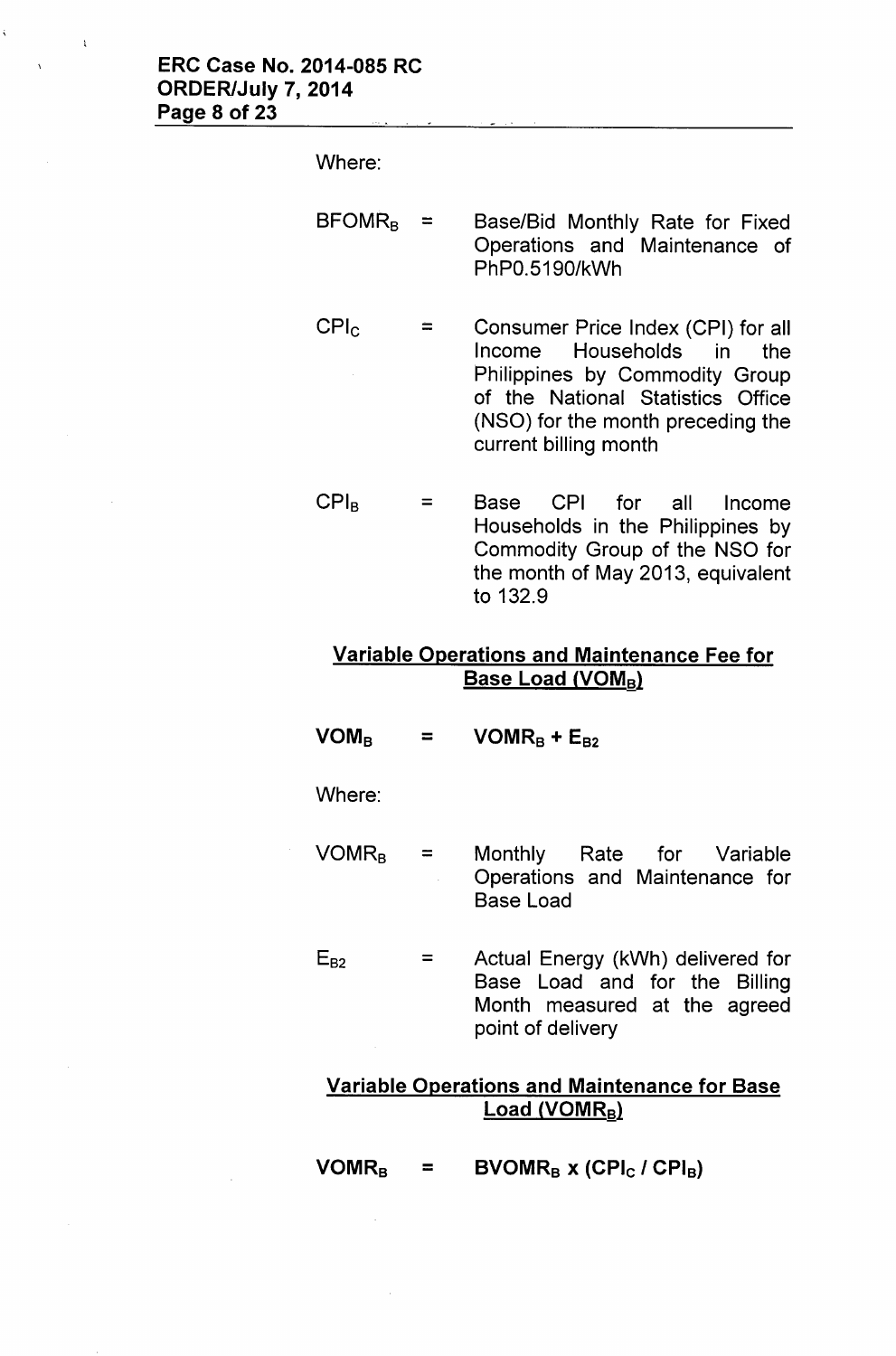#### Where:

BVOMR<sub>B</sub> = Base/Bid Monthly Rate for<br>Variable Operations and Operations and Maintenance, equivalent to PhPO.6880/kWh

# Monthly Total Cost of Lube for Base Load  $(LOC_B)$ </u>

LOC<sub>B</sub> =  $GLOC_B + ALP \times E_{B2}$ 

Where:

- GLOC<sub>B</sub> = Guaranteed Lube Oil Consumption for Base Load of 0.0006 Ii/kWh
- ALP = Actual Weighted Average cost of Lube expressed in PhP per liter  $\bar{z}$ including the cost of freight, insurance, hauling charges, and taxes (exclusive of VAT) supported by fuel suppliers'/haulers' invoices
- Actual Energy (kWh) delivered for  $E_{B2}$  $=$ Base Load and for the Billing month measured at the agreed point of delivery

### Total Cost of Heavy and Light Fuel Oil for Base  $Load (FC_B)$

 $FC_B$  $=$  $HFO_B + LFO_B$ 

Where:

HFOs  $=$ Total Cost of Heavy Fuel Oil for Base Load and for the Billing **Month**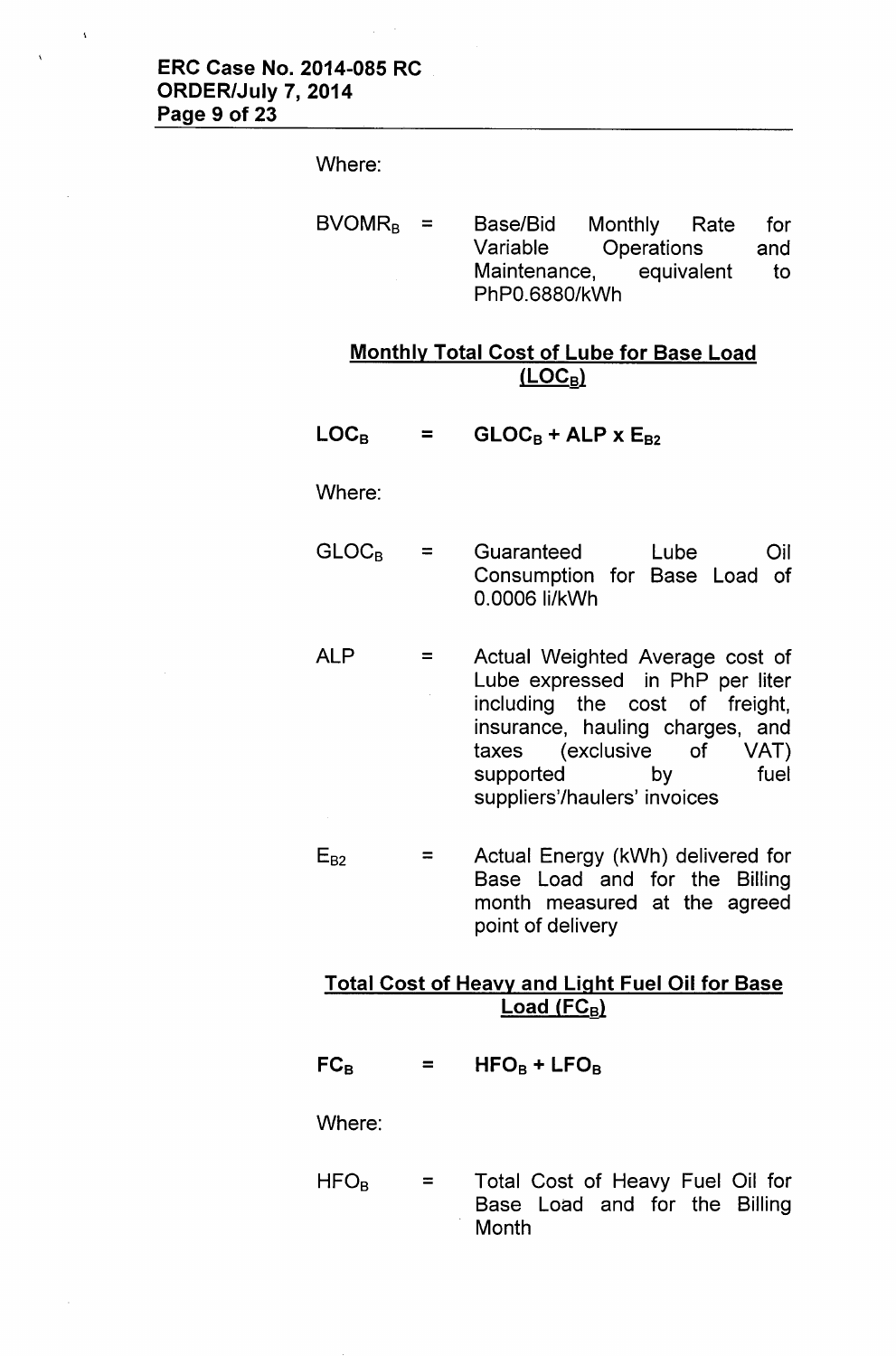$=$  $LFO_B$  = Total Cost of Light Fuel Oil for Base Load and for the Billing **Month** 

### Total Cost of Heavy Oil for Base Load (HFOB)

 $HFO<sub>B</sub>$  $=$  GHFOC<sub>B</sub> x FR x BP x E<sub>B2</sub>

Where:

- $GHFOC<sub>B</sub> =$  Guaranteed Heavy Fuel Oil Consumption for Base Load of 0.2393 Ii/kWh
- FR = Fuel Ratio for Bunker of ninetyseven percent (97%)
- BP = Actual weighted average cost of Heavy Fuel Oil expressed in PhP per liter including the cost of freight, insurance, hauling charges, and taxes (exclusive of VAT) supported by fuel suppliers'/haulers' invoices

# Total Cost of Light Fuel Oil for Base Load (LFOB)

 $LFO<sub>B</sub>$  $=$  GLFOC<sub>B</sub> x FR x DP x E<sub>B2</sub>

Where:

- $GLFOC_B =$ Guaranteed Light Fuel Oil Consumption for Base Load of 0.2393 ii/kWh
- $FR =$ Fuel Ratio for Diesel for Base Load, equivalent to three percent  $(3%)$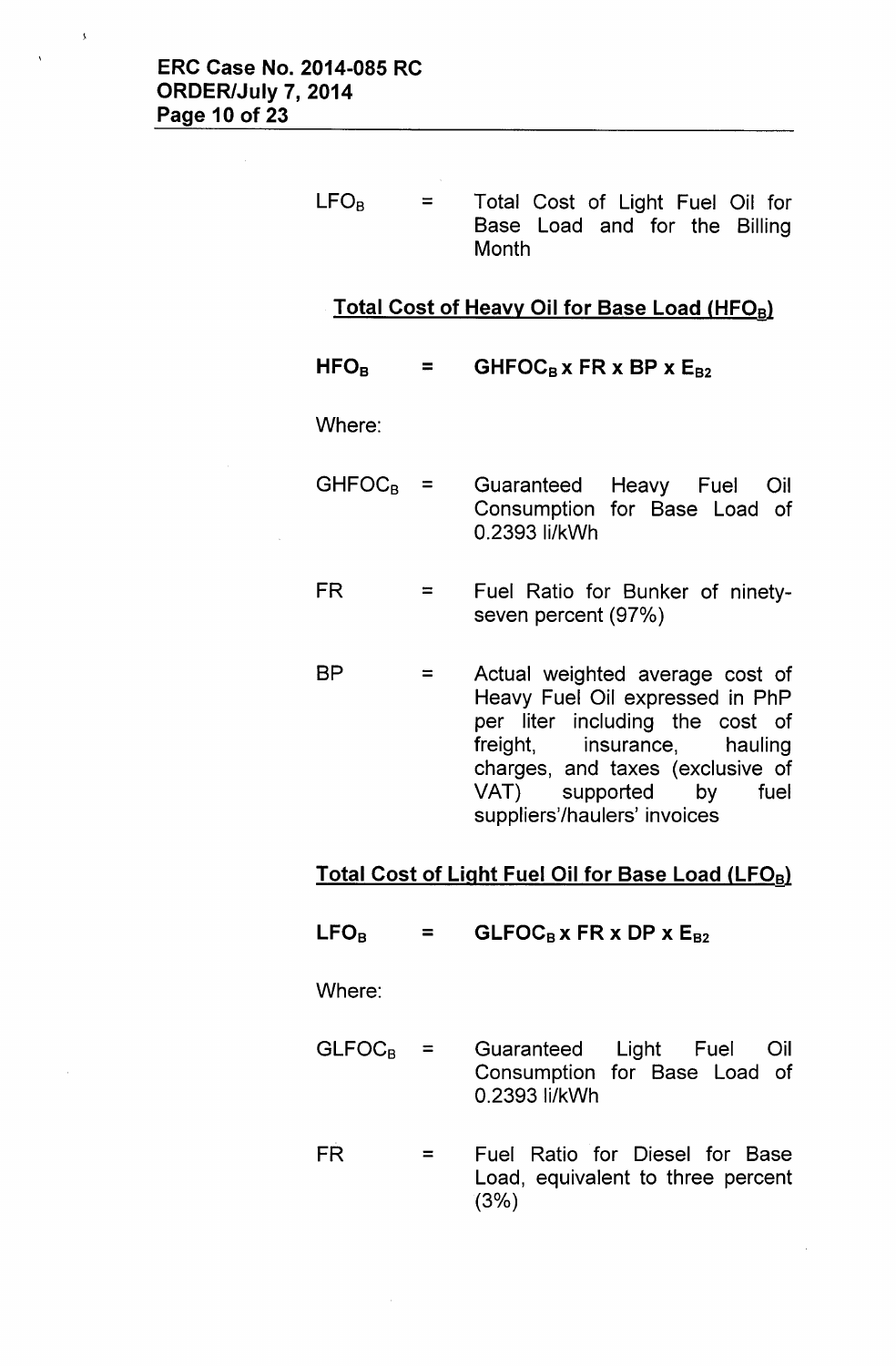=  $DP =$  Actual weighted average cost of Light Fuel Oil expressed in PhP per liter including the cost of freight, insurance, hauling charges, and taxes (exclusive of VAT) supported by fuel suppliers'/haulers' invoices

#### **True Cost of Generation for Regulation (TCGRl**

**TCGR**  $CRF_R$  **+**  $FOM_R$  **+**  $VOM_R$  **+**  $LOC_R$  **+** = **FC<sup>R</sup>** Where:  $CRF_R$ = Capital Recovery Fee for the Regulation  $FOM_R$ = Fixed Operations and Maintenance Fee for Regulation  $VOM_R$ = Variable Operations and Maintenance Fee for Regulation **LOCR** Total Cost of Lube for Regulation =  $FC_R$ = Total Cost of Heavy and Light Fuel Oil for Regulation **Capital Recovery Fee for Regulation (CRFR)**  $CRF_R$  $=$  $CF_R$  x  $E_{R1}$ 

Where:

 $CF_R$ = Bid Rate for the Capacity Fee for Regulation, equivalent to PhP3.1404/kWh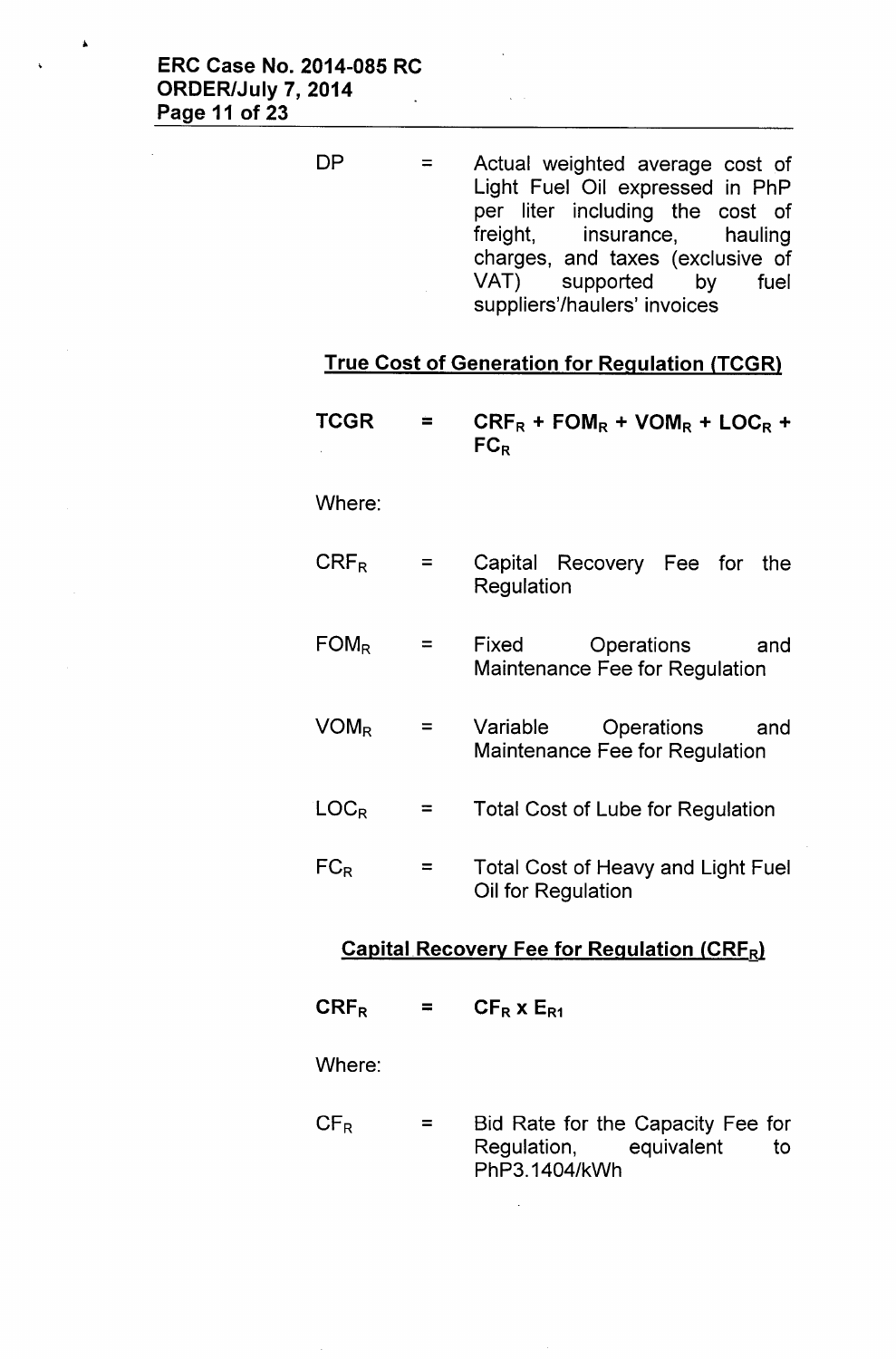$E_{R1}$  $=$  Actual energy delivered by DPC for Regulation and for the Billing month measured at the agreed point of delivery or the minimum monthly Energy Off-Take for regulation, equivalent to 1,800,OOOkWh except for the months of April and May, where it is increased to 5,500,OOOkWh, whichever is higher

# Fixed Operations and Maintenance Fee for **Regulation (FOM<sub>R</sub>)**

- $FOM_R$ FOMR<sub>R</sub>  $x E_{R1}$  $=$
- Where:
- $FOMR<sub>R</sub>$  = Monthly Rate for Fixed Operations and Maintenance for Regulation

# Monthly Rate for Fixed Operations and Maintenance for Regulation (FOMR<sub>R</sub>)

 $FOMR_R$  $\equiv$  $\text{BFOMR}_R$  x (CPI<sub>C</sub>/ CPI<sub>B</sub>)

Where:

 $BFORMR<sub>R</sub> =$ Base/Bid Monthly rate for Fixed Operations and Maintenance equivalent to PhPO.5190/kWh

# Variable Operations and Maintenance Fee for Regulation(VOMRl

 $VOM_R$  $=$  $VOMR_R$  x  $E_{R2}$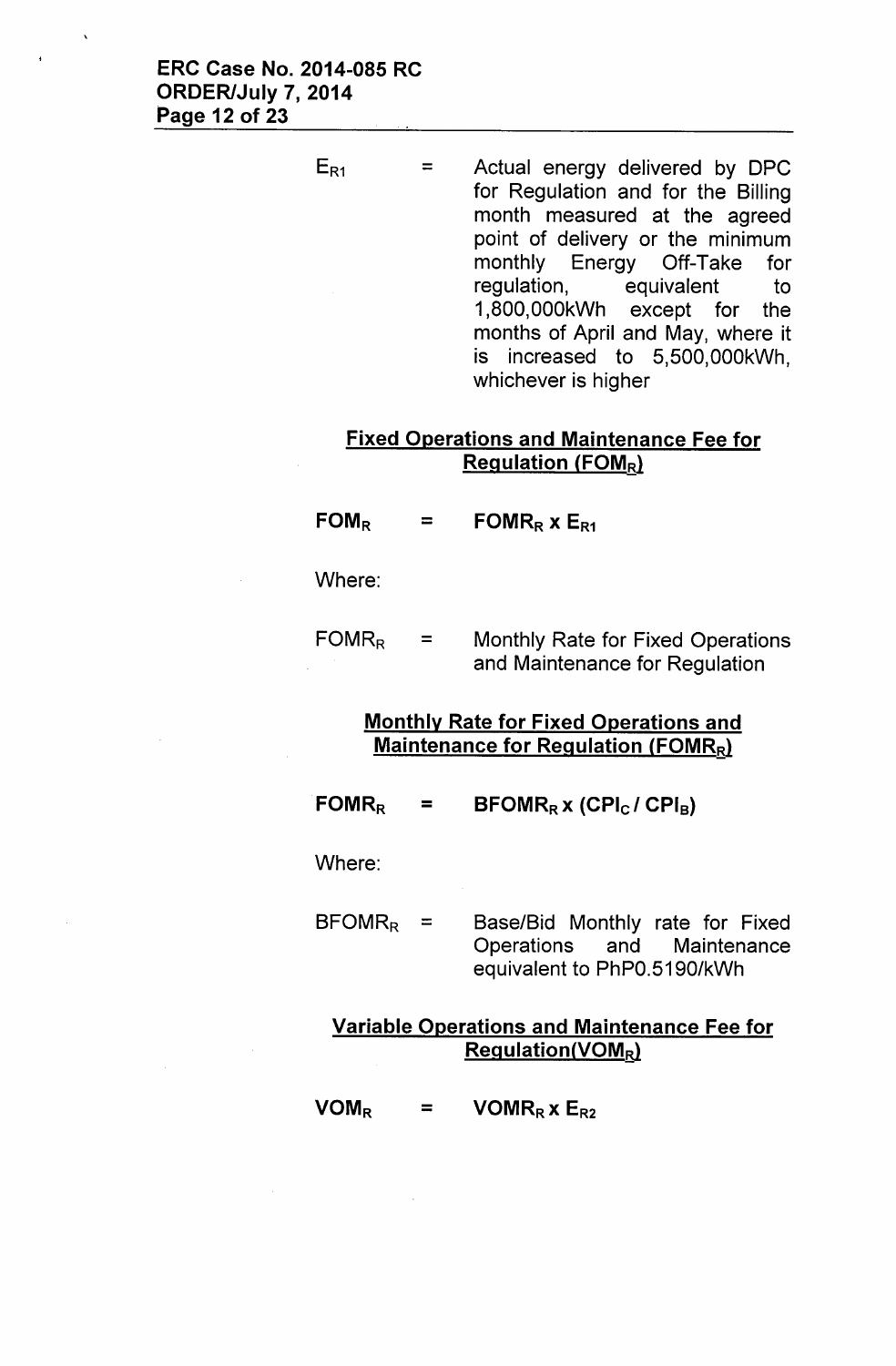#### Where:

- $VOMR_R =$  Monthly Rate for Variable Operations and Maintenance for **Regulation**
- $E_{R2}$ Actual energy (kWh) delivered for  $=$ Regulation and for the Billing Month measured at the agreed point of delivery

### Monthly Rate for Variable Operations and Maintenance for Regulation(VOMRR)

 $VOMR_R =$  $BVOMR_R x$  (CPI<sub>C</sub> / CPI<sub>B</sub>)

Where:

 $BVOMR<sub>R</sub>$  = Base/Bid Monthly Rate for Variable Operations and Maintenance of PhPO.6880/kWh

### Total Cost of Lube for Regulation (LOCR)

 $LOC_R$  $GLOC_Rx$  ALP  $x E_{R2}$ =

Where:

 $GLOC_R$ = Guaranteed Lube Oil Consumption of 0.0006 Ii/kWh

### Total Cost of Heavy and Light Fuel Oil For **Regulation (FCR)**

 $FC_R$  $HFO_R + LFO_R$  $=$ 

Where:

 $HFO<sub>R</sub>$ = Total Cost of Heavy Fuel Oil for **Regulation**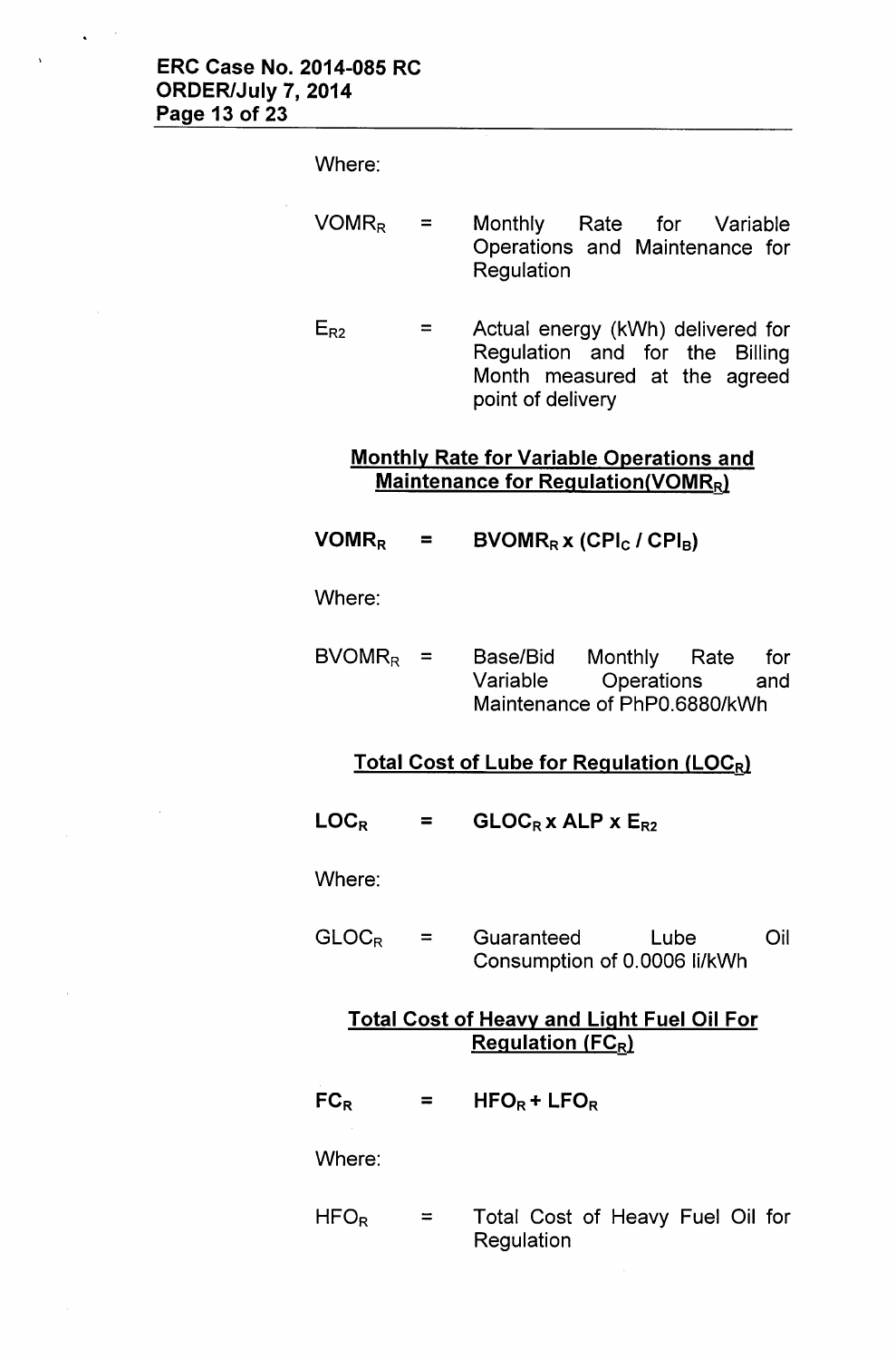$LFO_R$ = Total Cost of Light Fuel Oil for Regulation

# Total Cost of Heavy Fuel Oil for Regulation  $(HFO_R)$

 $HFO<sub>R</sub>$  $=$  GHFOC<sub>R</sub> x FR x BP x E<sub>R2</sub>

Where:

 $GHFOC_R =$  Guaranteed Heavy Fuel Oil Consumption for Regulation equivalent to 0.2393 Ii/kWh

# Total Cost of Light Fuel Oil for Regulation  $(LEO_R)$

 $LEO_R$  $=$  GLFOC<sub>R</sub> x FR x DP x E<sub>R2</sub>

Where:

- $GLFOC_R$  = Guaranteed Light Fuel Oil Consumption for Regulation, equivalent to 0.2393Li/kWh
- 12.4.1 Recovery of the New Power Producer -True Cost of Generation Rate (NPP-TCGR). If the TCGR is higher than the Subsidized Approved Generation Gate (SAGR), OPC shall be allowed to recover the difference between the TCGR and the SAGR from it, or from the Missionary Electrification Subsidy (ME Subsidy) which refers to the subsidy funded from the Missionary Electrification - Universal Charge (UCME); and
- 12.4.2 Prompt Payment Discount (PPD). It shall be entitled to a discount at the rate of three percent (3%) of the total Capacity Fee and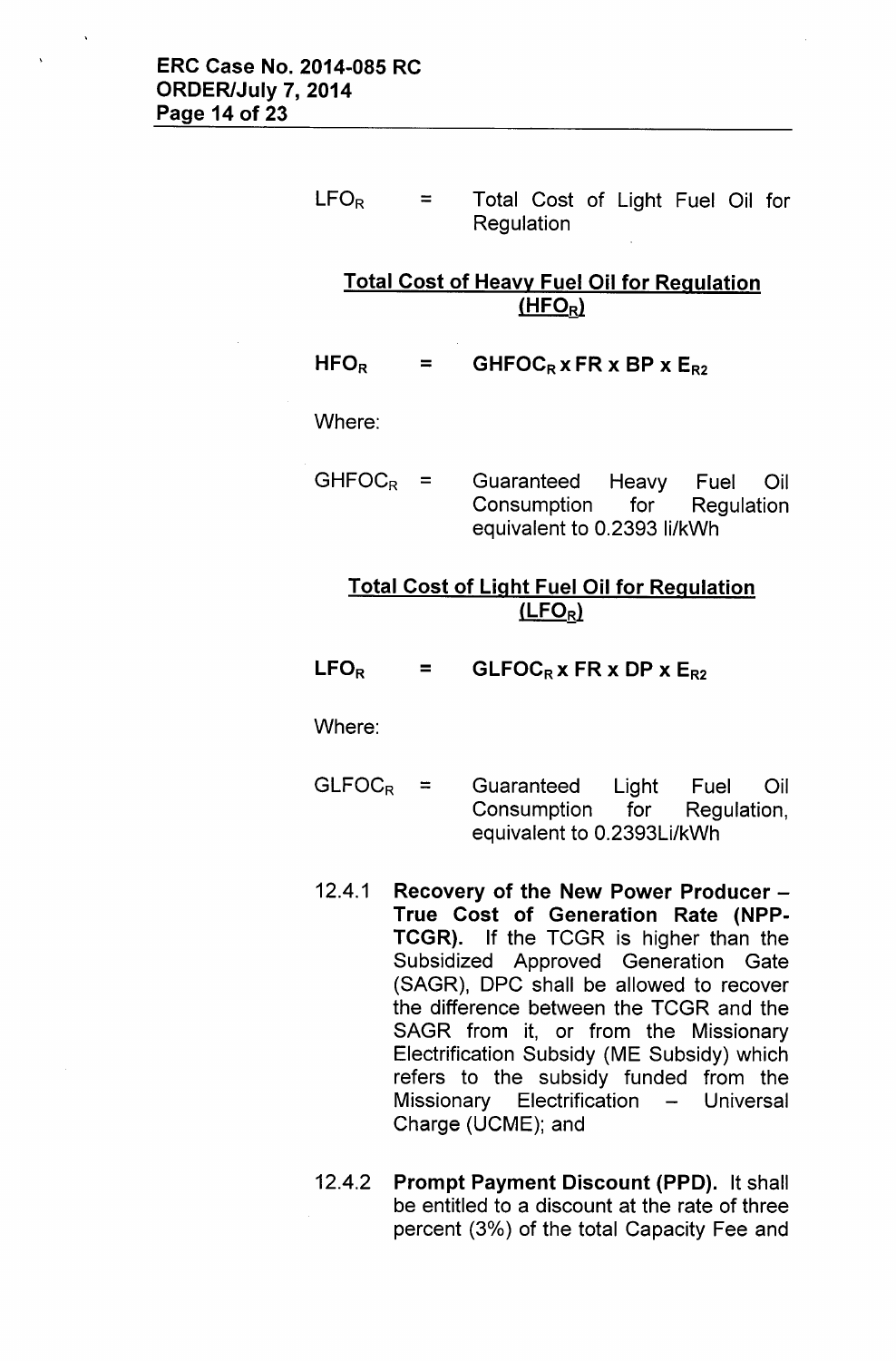O&M Fee paid within ten (10) calendar days from receipt of OPC's invoice, provided that it does not have any overdue payment;

# **Commercial Advantage of the Generation Rate and Impact on ORMECO's Overall Rates**

- 13. With the increasing growth of commercial establishments in the Province and the continuous expansion of residential areas, the additional power supply of 15 MW Bunker-C Fuel-Fed Facility will guarantee stable and efficient supply of electricity that will cater the increasing demand of power by the member-consumers;
- 14. With its expected availability and supply of power from wind and additional run-of-river hydropower plants, where energy to be produced is dependent on the availability of wind and water, there is a need for an equivalent controllable plant to provide base load and spinning reserve to assure the continuous supply of quality electricity to the system;
- 15. The ESA it executed with OPC is a long-term solution to the power deficiency crisis within the Province. The supply of additional power will guarantee uninterrupted power service even during the summer season where there is less generation for wind and hydropower plants therein;
- 16. The TCGR of OPC is fair and reasonable, having been declared as the lowest calculated and responsive commercial bid among the power suppliers which participated in the CSP. Thus, the award of the ESA to OPC will contribute to the stabilization of the power supply in the Province of Oriental Mindoro in the least cost manner;
- 17. More importantly, the electricity fees under the ESA will not adversely affect the existing rates which it bills to its member-consumers considering that it remains to be the approved SAGR which will be passed on to its memberconsumers. The operation of OPC as a new power supplier will result in efficiency and improvement in the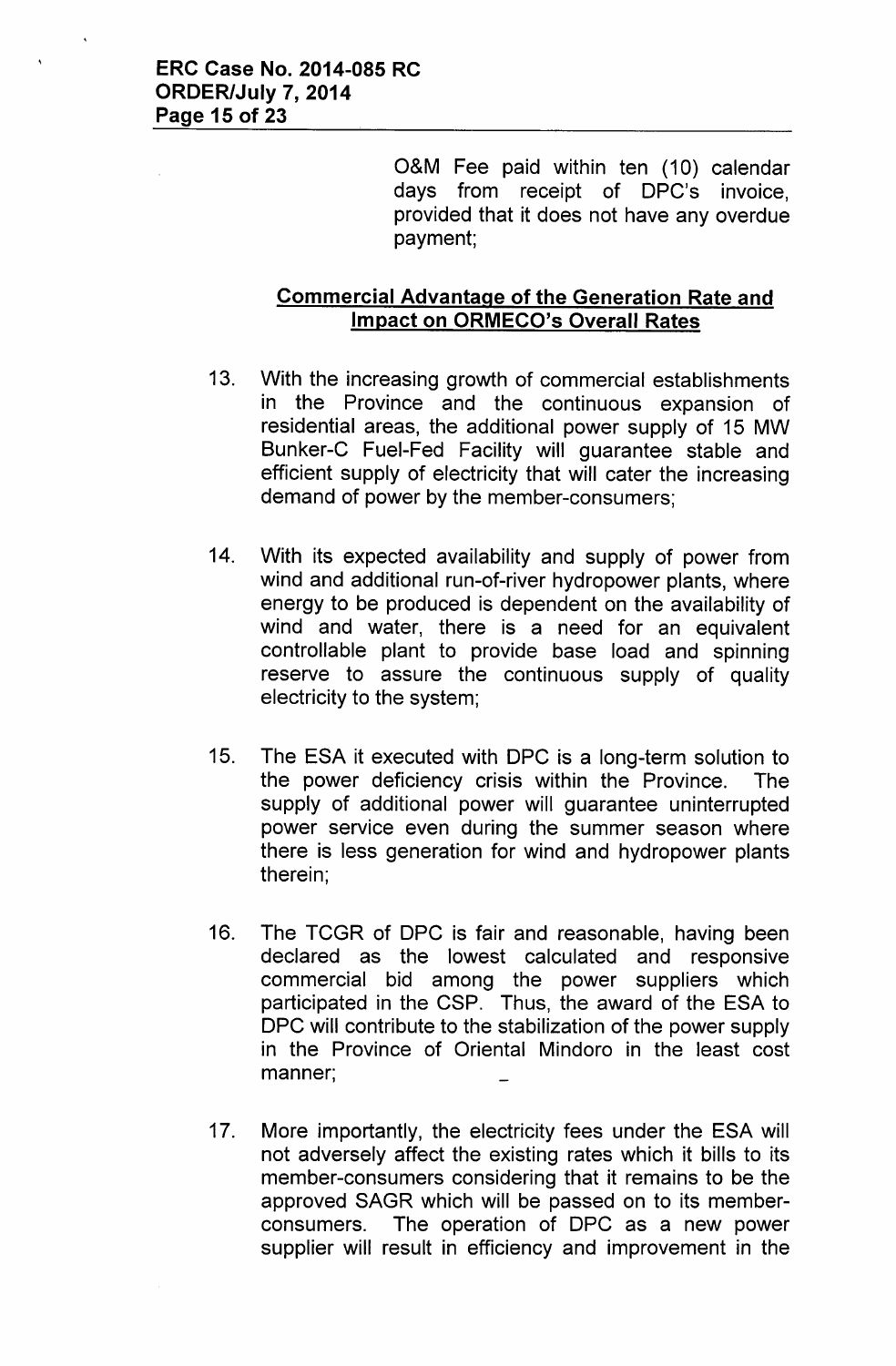power supply in the Province of Oriental Mindoro. There will also be a reduction in the government's missionary subsidy representing the savings between SPUG's current costs of generation and OPC's lower true cost of generation rate;

- 18. Meanwhile, a sample computation of the Power Billing is attached to the application to form an integral part thereof;
- 19. To further support the instant application for approval of the ESA, it attached the following documents to form integral parts thereof, to wit:

| <b>Document</b>                                    |                           |  |  |
|----------------------------------------------------|---------------------------|--|--|
| Its Board Resolution No. 11-115, Creation of Power | $\mathbf{u}$ $\mathbf{u}$ |  |  |
| Committee for the Conduct of CSP                   |                           |  |  |
| Distribution Development Plan (DDP)                |                           |  |  |
| <b>Project Scope and Specifications</b>            |                           |  |  |
| <b>Bid Documents Submitted by DPC</b>              | "∩"                       |  |  |

20. It is reserving the right to submit other documents in support of the approval of the application, either in the course of the hearing or as may be required by the Commission;

# Compliance with the Pre-Filing Requirements

- 21. It manifests compliance with the pre-filing requirements mandated under the IRR of the EPIRA and Rule 6 of the ERC Rules of Practice and Procedure, as established by the following:
	- 21.1 Copies of the Certificate acknowledging receipt of the instant application with annexes issued by the Legislative Bodies of Calapan City and the Province of Oriental Mindoro;
	- 21.2 Notarized Affidavit of Publication stating that the instant application had been published in a newspaper of general circulation within its Franchise Area; and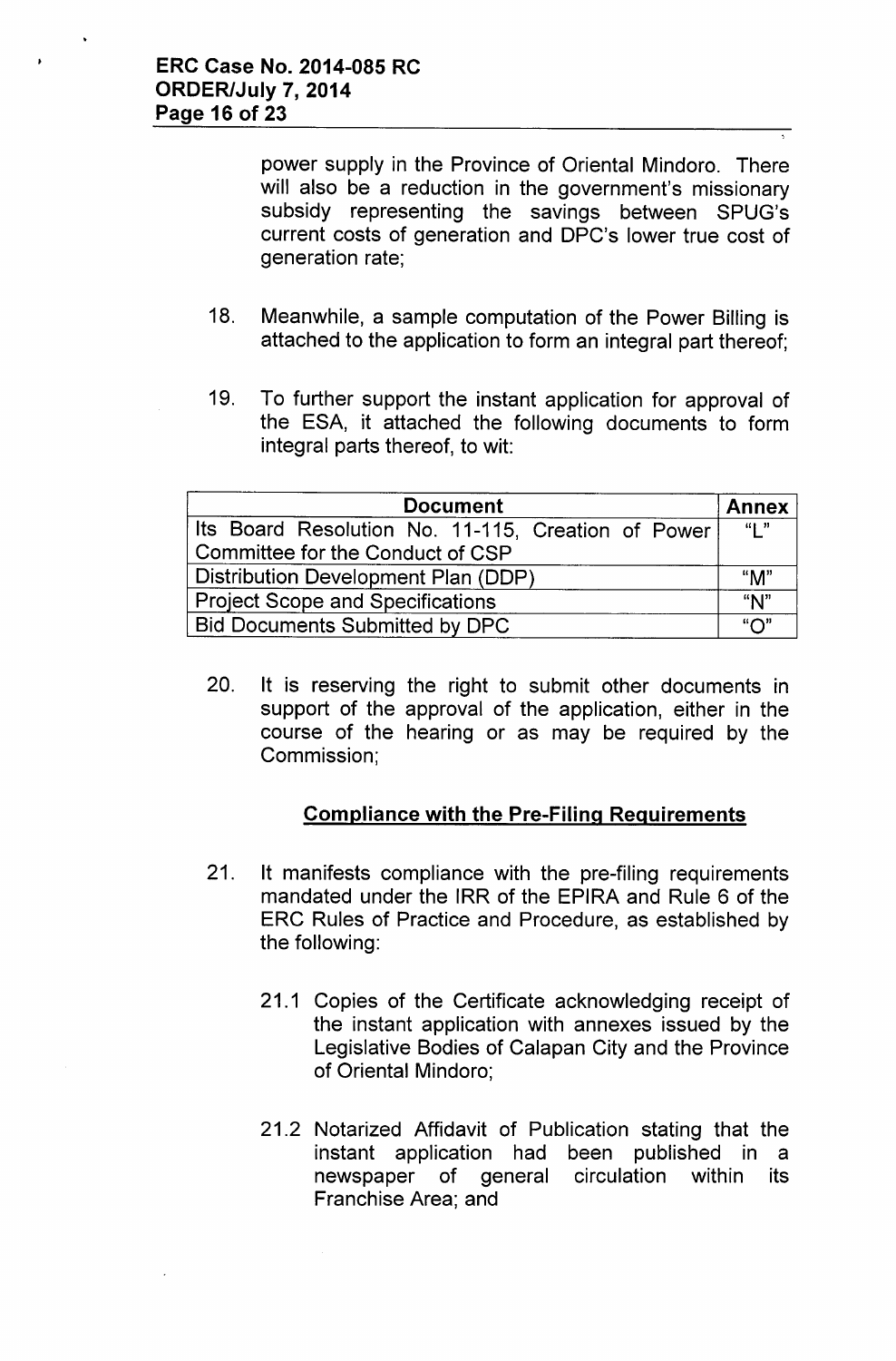21.3 A copy of the complete newspaper issue where the application was published and appeared;

### Issuance of Provisional Authority

- 22. All the foregoing allegations are re-pleaded by reference in support of herein prayer for the issuance of provisional authority;
- 23. Based on its Ten (10)-Year Forecast Data, the maximum demand of energy in year 2014 shall increase to 37.92 MW. A copy of the said Ten (10)-Year Forecast Data is attached to the application to form an integral part thereof;
- 24. Due to the impending phase out of the NPC in July 2014, the procurement of additional power supply from a NPP which is capable of operating at full service capacity is of the essence, to avoid looming power interruptions in the Province of Oriental Mindoro;
- 25. Further, the continuous load growth in the demand of energy by its member-consumers, is one of the pressing reasons for the immediate approval of herein application to accommodate any such increase;
- 26. The urgent need of additional supply of power is so compelling since the delivery of electric services affects a broad spectrum of intertwined economic, social, governmental, and public service activities. Significantly, the business and operations of a public utility is highly imbued with public interest;
- 27. The core basis by which it prays for the issuance of provisional authority or interim relief prior to final Decision is Rule 15 of the ERC Rules of Practice and Procedure, to wit:

*"Section* 3. *Action on the Motion. - Motions for provisional authority or interim relief may be acted upon with or without hearing. The Commission shall act on the motion on the basis* of *the allegations* of *the application or petition and supporting*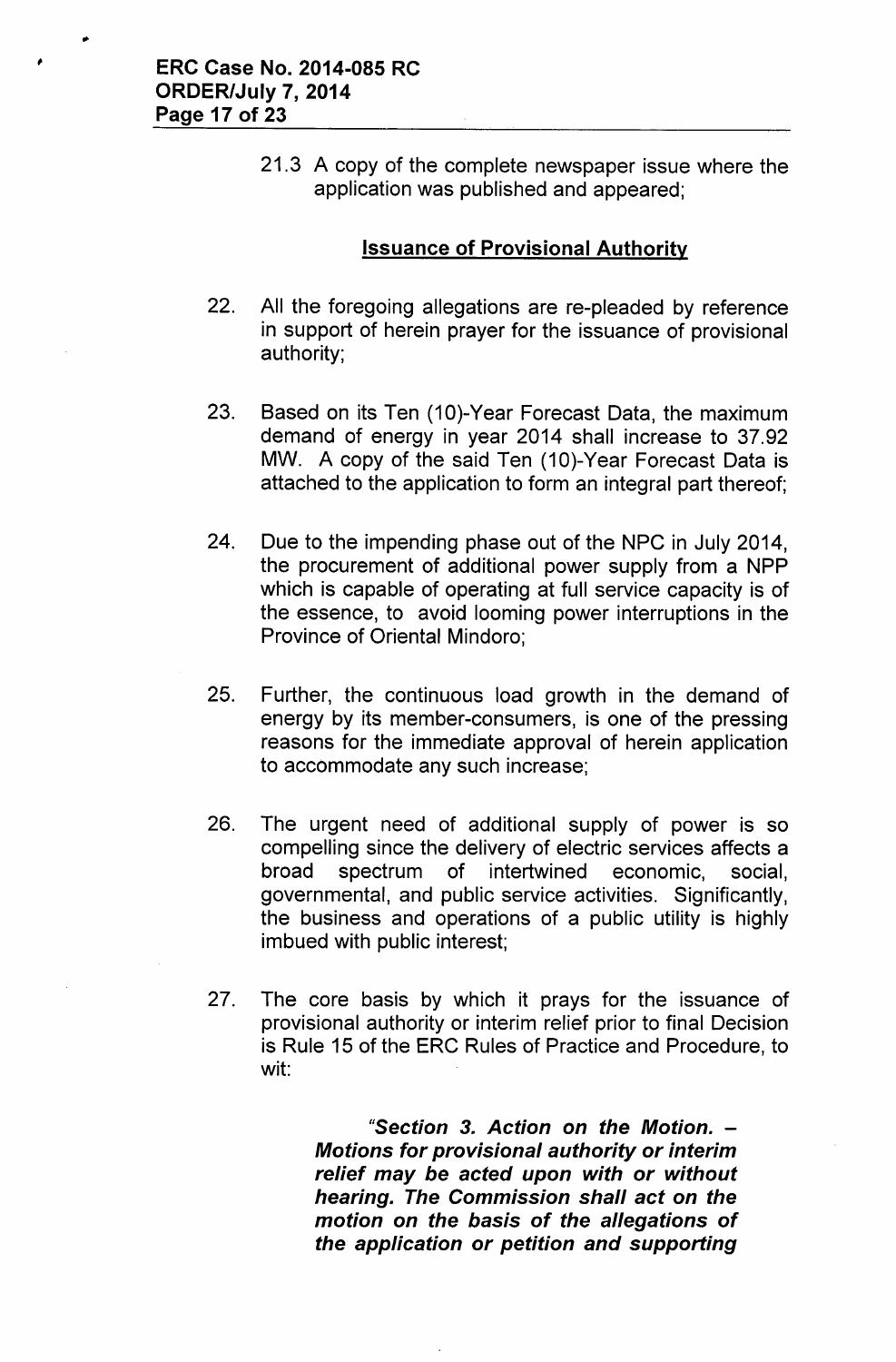*documents and other evidences that applicant or petitioner has submitted and the comments or opposition filed by any interested person, if there be any."* [Emphasis ours];

- 28. To further support the grant of provisional authority, a judicial affidavit emphasizing the necessity thereof is attached to the application to form an integral part thereof;
- 29. In light of the foregoing and in recognition of the fact that a substantial amount of time is customarily needed to evaluate the documents submitted to support the approval of herein application, it beseeches the kind indulgence of the Commission to approve the instant application, immediately, albeit, provisionally, at the soonest opportune time;

#### **Prayer**

- 30. Thus, its prays that:
	- 30.1 Pending hearing on the merits, a provisional authority be duly issued for the immediate implementation of its ESA with OPC, and that after due notice and hearing, the said ESA including the electricity fees and rate structure therein, be duly approved, to retroact from the date of OPC's actual delivery of power to it; and
	- 30.2 In the event that the TCGR is higher than the SAGR, OPC be allowed to recover the difference between the TCGR and the SAGR from the ME Subsidy.

On July 4, 2014, OPC filed a "Motion to Join as Applicant with Entry of Appearance" praying, among others, for its inclusion as joint applicant in the instant proceeding.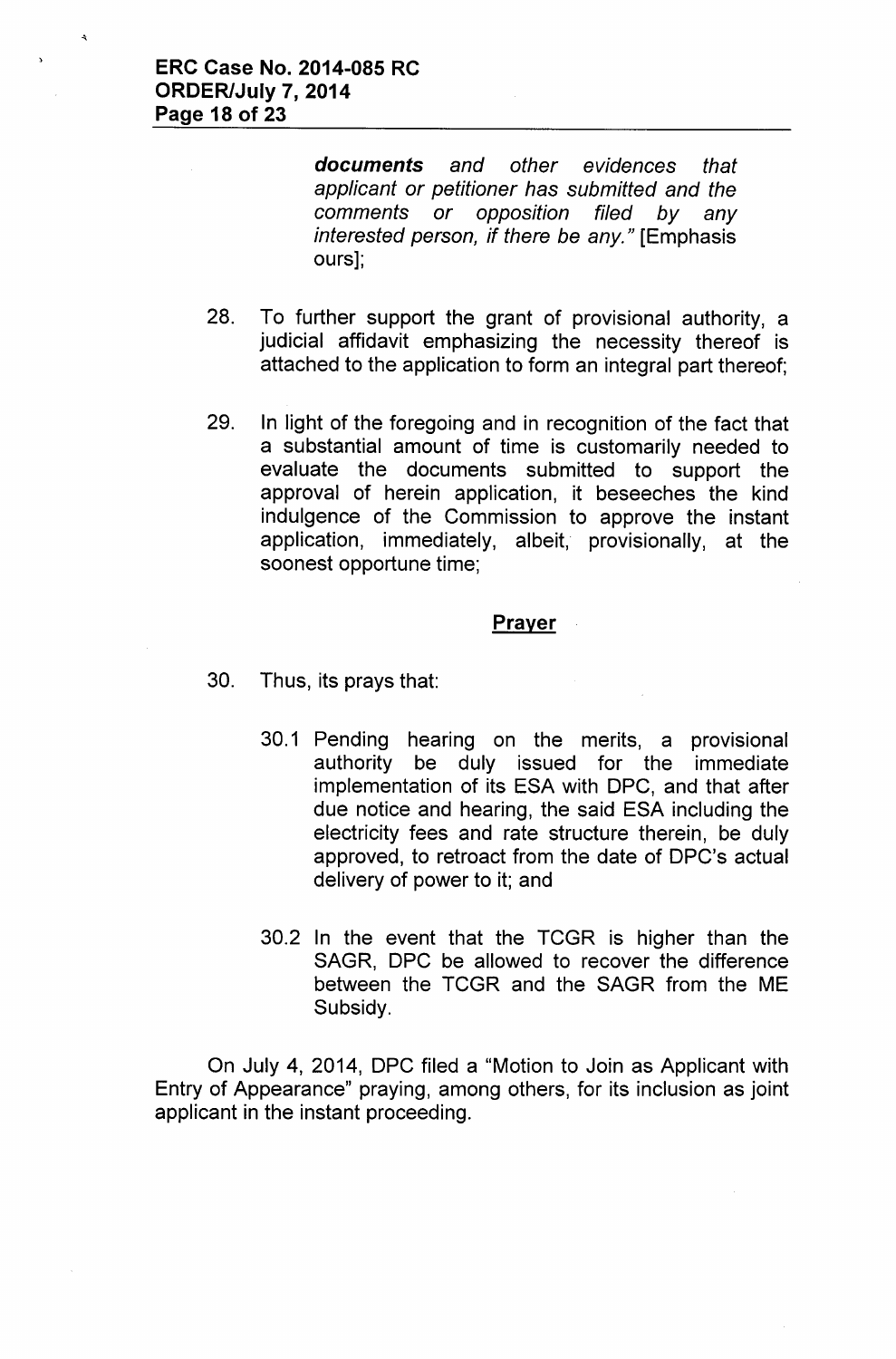In the said motion, OPC alleged, among others, that:

- 1. It entered into an ESA with ORMECO, whereby it is to construct, operate, and maintain a 15 MW Bunker C-Fired Oiesel Power Plant for the supply of energy to ORMECO for a period of twenty (20) years, subject to payment to it of relevant electricity fees;
- 2. On June 11, 2014, ORMECO filed with the Commission the instant application;
- 3. As a party to the ESA which is, likewise, primarily interested in the approval by the Commission, it hereby moves that it be allowed to join as a co-applicant in the instant case; and
- 4. The instant motion is filed solely for the foregoing reason and shall not delay the conduct of the proceeding.

Finding the aforementioned motion meritorious, the same is hereby granted. Accordingly, OPC is hereby considered as a coapplicant in the instant application.

Likewise, finding the said application to be sufficient in form and in substance with the required fees having been paid, the same is hereby set for initial hearing, expository presentation, pre-trial conference and evidentiary hearing on July 30, 2014 (Wednesday) at nine o'clock in the morning (9:00 A.M.) at the Solidarity Hall, ORMECO Compound, Calapan City, Oriental Mindoro.

ORMECO and OPC are hereby directed to cause the publication of the attached Notice of Public Hearing, at their own expense, twice (2x) for two (2) successive weeks in two (2) newspapers of general circulation in the Philippines, with the date of the last publication to be made not later than ten (10) days before the date of the scheduled initial hearing. They are also directed to inform the customers within ORMECO's franchise area, by any other means available and appropriate, of the filing of the instant application, their reasons therefor, and of the scheduled hearing thereon.

Let copies of the application, this Order, and the attached Notice of Public Hearing be furnished the Office of the Solicitor General (OSG), the Commission on Audit (COA) and the Committees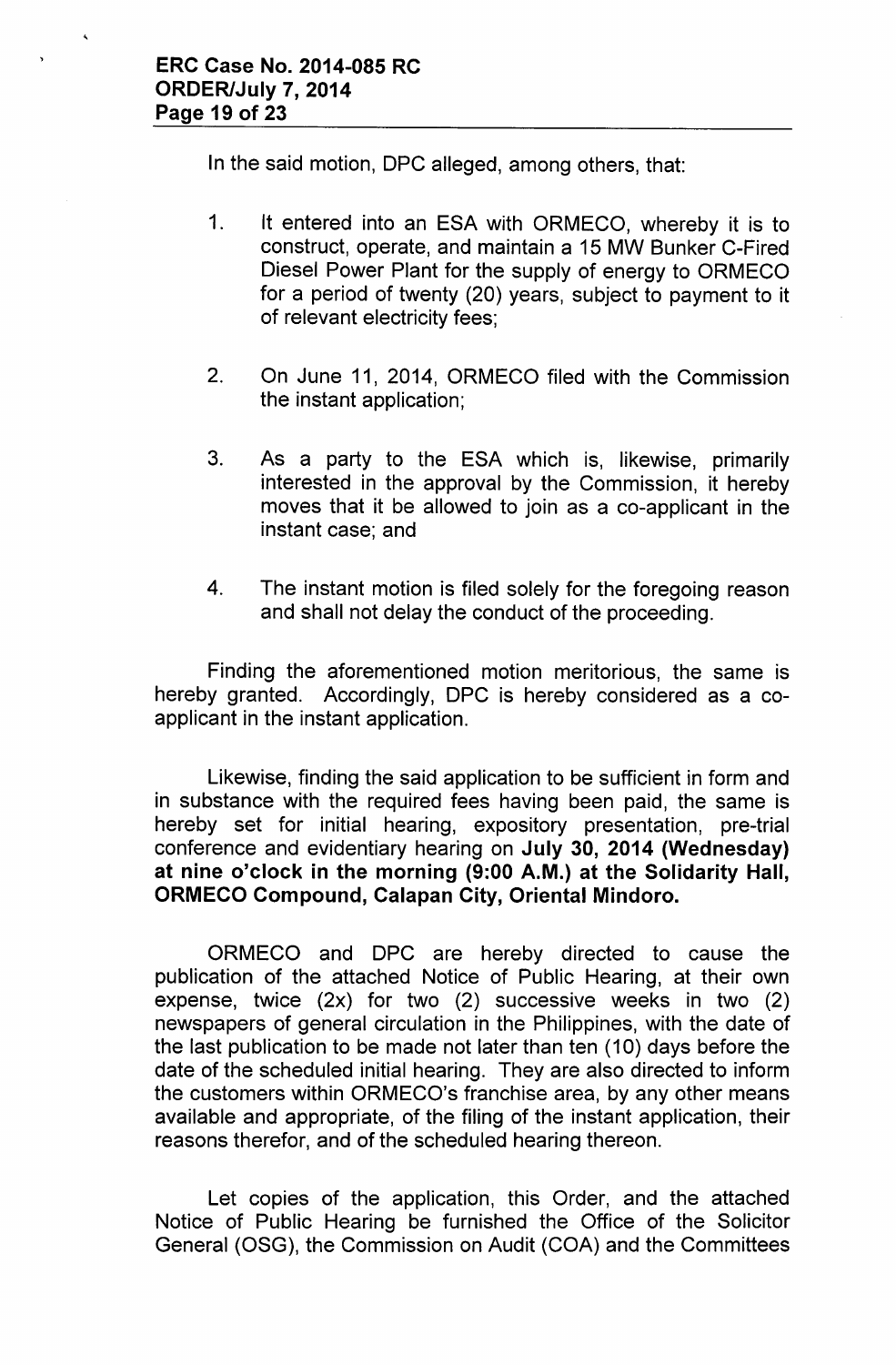$\preccurlyeq$ 

on Energy of both Houses of Congress. They are hereby requested, if they so desire, to send their duly authorized representatives at the scheduled hearing.

Likewise, let copies of this Order and the attached Notice of Public Hearing be furnished the Offices of the Mayors of the City and Municipalities within ORMECO's franchise area and the Provincial Governor of Oriental Mindoro for the appropriate posting thereof on their respective bulletin boards.

ORMECO and OPC are hereby directed to furnish all those making requests therefor with copies of the application and its attachments, subject to reimbursement of reasonable photocopying costs.

On the date of the initial hearing, ORMECO and OPC must submit to the Commission their written Compliance with the jurisdictional requirements attaching therewith, methodically arranged and duly marked, the evidences of the actual posting and publication of the Notice of Public Hearing consisting of certifications issued to that effect, signed by the afore-mentioned Mayors and Governor or their duly authorized representatives, bearing the seals of their offices, and the affidavits of the Editors or Business Managers of the newspapers where said Notice of Public Hearing were published together with the complete issues of the said newspapers, and such other proofs of compliance with the requirements of the Commission.

ORMECO and OPC and all interested parties are directed to submit, at least five (5) days before the date of initial hearing and pretrial conference, their respective Pre-Trial Briefs containing, among others:

- (a) A summary of admitted facts and proposed stipulation of facts;
- (b) The issues to be tried or resolved;
- (c) The documents or exhibits to be presented, stating the purposes thereof and proposed markings therefore; and
- (d) The number and names of the witnesses, with their written testimonies in an individual affidavit form, to be attached to the Pre-Trial Brief.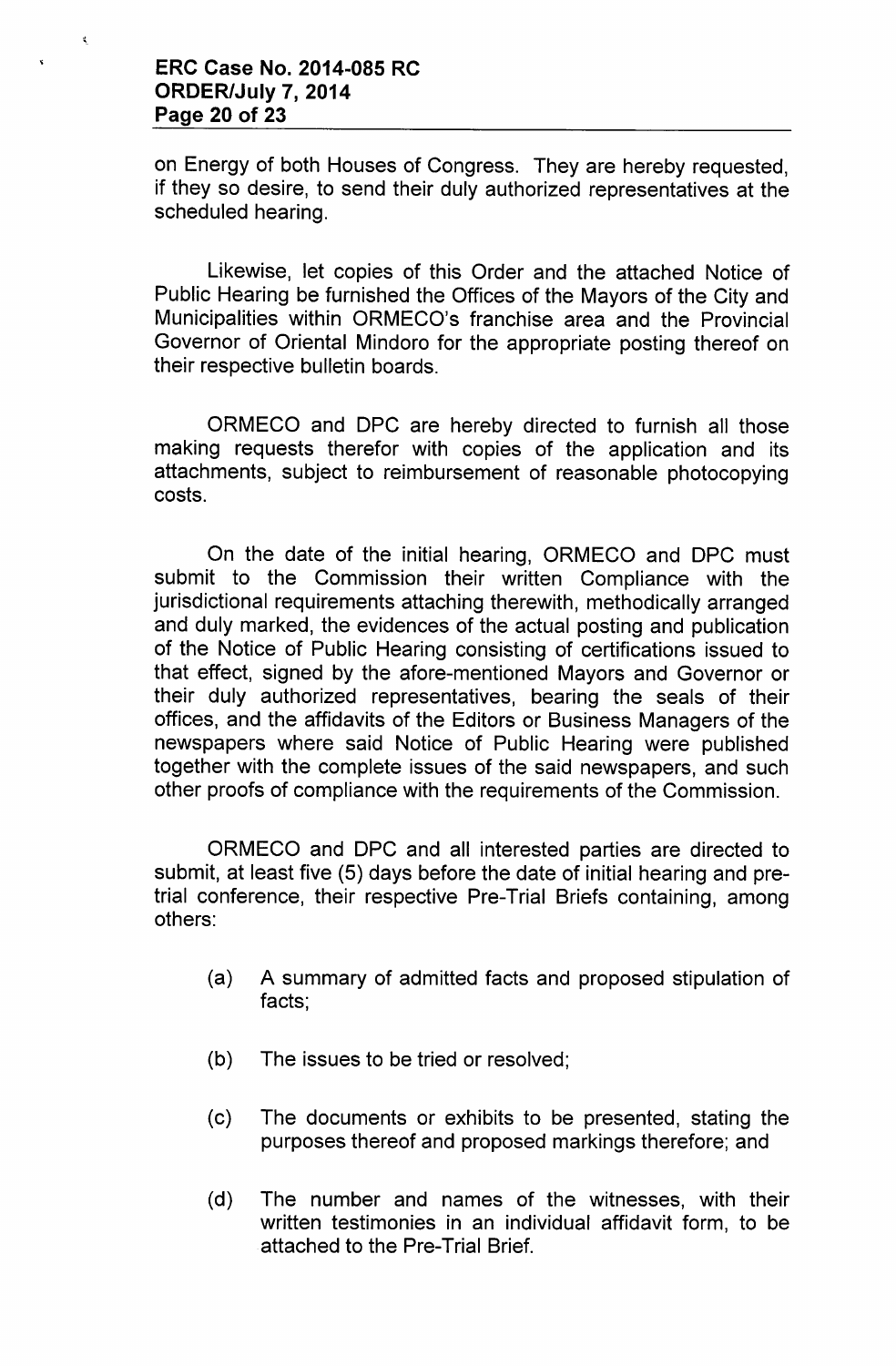$\overline{z}$ 

Failure of ORMECO and OPC to submit the required Pre-Trial Brief and Judicial Affidavits of their witnesses within the prescribed period shall be a ground for cancellation of the scheduled hearing, and the resetting of which shall be six (6) months from said date of cancellation.

As part of the pre-trial conference, ORMECO and OPC must also be prepared to make an expository presentation of their application, aided by whatever communication medium that they may deem appropriate for the purpose, in order to put in plain words and explain, for the benefit of the member-consumers and other concerned parties, what the application is all about and the reasons and justifications being cited in support thereof.

#### SO ORDERED.

Pasig City, July 7, 2014.

FOR AND BY AUTHORITY OF THE COMMISSION:

1 Chairperson  $\mu\omega$ 

 $\overline{\phantom{0}}$ RMECO and DPC ESA/2014-085 RC/initial order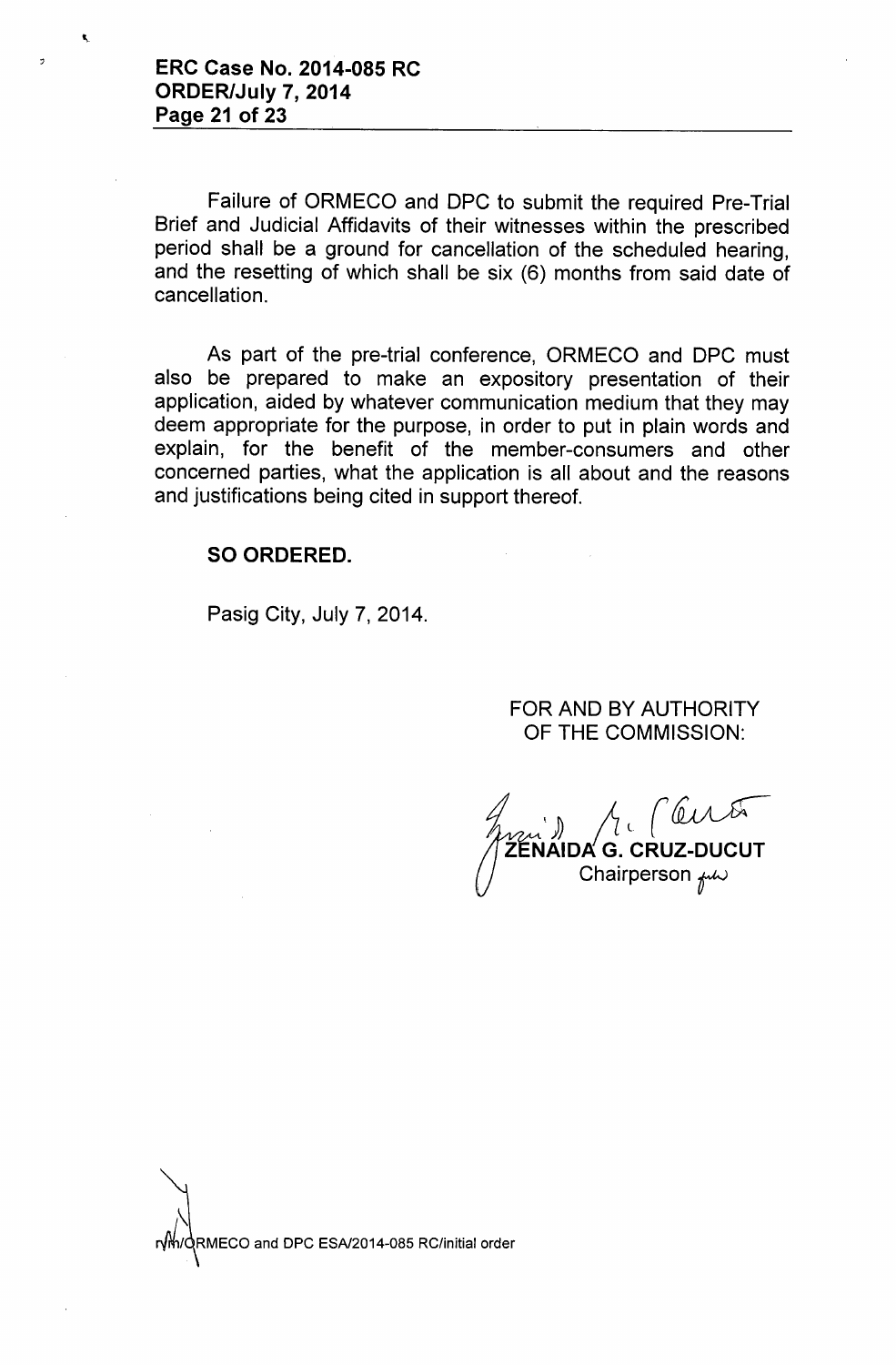Copy Furnished:

- 1. Diccion Law Firm *Counsel for ORMECO and OPC* Attn: Atty. Mary Ann Castro Diccion Unit 1912 Jollibee Plaza Building, F. Ortigas Jr. Road, Pasig City
- 2. Oriental Mindoro Electric Cooperative, Inc. (ORMECO) Barangay Sta. Isabel, Calapan City, Oriental Mindoro
- 3. DMCI Power Corporation (DPC 3<sup>rd</sup> Floor, DMCI Plaza Building 2281 Don Chino Roces Avenue, Makati City
- 4. Office of the Solicitor General (OSG) 134 Amorsolo Street, Legaspi Village, City of Makati 1229
- 5. Commission on Audit (COA) Commonwealth Avenue, Quezon City 1121
- 6. Senate Committee on Energy GSIS Building, Roxas Boulevard, Pasay City 1300
- 7. House of Representatives Committee on Energy Batasan Hills, Quezon City 1126
- 8. Office of the City Mayor Calapan City, Oriental Mindoro
- 9. Office of the Municipal Mayor Municipality of Baco, Oriental Mindoro
- 10. Office of the Municipal Mayor Bansud, Oriental Mindoro
- 11. Office of the Municipal Mayor Bongabong, Oriental Mindoro

"\

12. Office of the Municipal Mayor Bulalacao, Oriental Mindoro